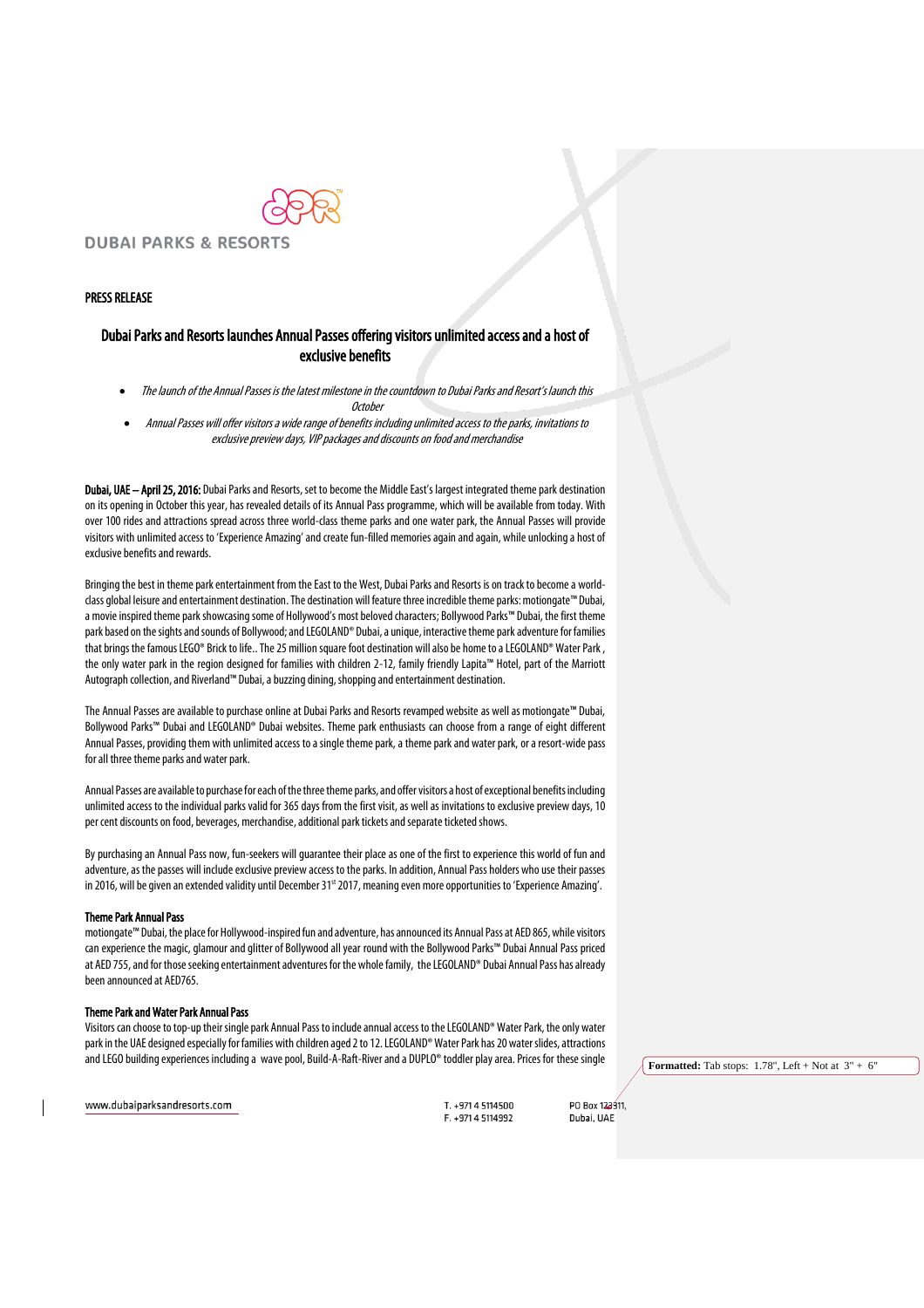

## **DUBAI PARKS & RESORTS**

park plus the water park combinations are: AED 1,095 for motiongate™ Dubai; Bollywood Parks™ Dubai for AED 985; LEGOLAND® Dubai at AED995.

### Dubai Parks and Resorts Annual Pass

Ultimate thrill-seekers can purchase the Dubai Parks and Resorts Annual Pass which includes limitless access to all three incredible theme parks plus the LEGOLAND® Water Park. The Annual Pass also offers a generous 15 per cent discount on food, beverages and merchandise and many more. The Dubai Parks and Resorts Annual Pass is priced at AED 2,495.

### Amazing VIP Annual Pass

Those looking for a luxury VIP theme parks experience can purchase the exclusive Amazing VIP Annual Pass – visitors will be treated like superstars with free valet parking, unlimited Q Fast on all applicable rides, VIP seating for selected shows, access to our exclusive VIP lounge and a VIP tour guide. Amazing VIP Annual Pass holders have unlimited access to all three parks plus the water park throughout the year and will also benefit from an incredible 20 per cent discount on food, beverages, merchandise, additional tickets. . The Dubai Parks and Resorts Amazing VIP Annual Pass is priced at AED 6,995. Further details are available at [www.dubaiparksandresorts.com](http://www.dubaiparksandresorts.com/)

Raed Kajoor Al Nuaimi, CEO of Dubai Parks and Resorts said: "Dubai Parks and Resorts is set to transform the leisure tourism sector in Dubai when it opens in October this year, adding a world-class family entertainment destination to the city's attractions. Our destination of diverse theme parks will be the largest in the Middle East, and is set to both benefit from and contribute towards Dubai's Tourism Vision 2020, to double annual visitor numbers to 20 million in 2020."

"The launch of our Annual Passes is the latest milestone in our journey towards the opening of the destinationand we are extremely excited to be offering our guests the opportunity to purchase these passesto be one of the first to experience our world-class theme parks."

motiongate™ Dubai is the largest Hollywood-inspired theme park in the Middle East where guests can Go Beyond the Screen with the most popular cinematic adventures are brought to life and packed with action, fun and innovation. With five specially tailored themed zones, 27 innovative rides and attractions, state-of-the-art facilities and many restaurants, guest are in for a blast of entertainment. The park features attractions from three of the largest and most successful motion picture studios in Hollywood-DreamWorks Animation, Sony Pictures Studios and Lionsgate – inspired by well-loved movies including The Hunger Games, Kung Fu Panda and Hotel Transylvania.

Bollywood Parks™Dubai is the world's first and only theme park dedicated to all things Bollywood. Experience a vibrant celebration of Mumbai's famous film industry at this unique attraction with live performances, themed restaurants and cinematic rides. Bollywood Parks™ Dubai will recreate the Bollywood experience through themed attractions and rides spread across five zones: Bollywood Boulevard, Mumbai Chowk, Rustic Ravine, Royal Plaza and Bollywood Film Studios featuring Hall of Heroes. Bollywood Parks™ Dubai is also home to the stunning 850-seater Rajmahal Theatre that will play host to a separately ticketed Broadwaystyle, Bollywood themed musical several times a week.

At LEGOLAND® Dubai, the first LEGOLAND theme park in the Middle East, families can build their way through a full day of nonstop interactive fun with over 40 LEGO themed rides, shows, attractions and LEGO building experiences . The park has 15,000 LEGO models and over 60 million LEGO bricks. LEGOLAND Dubai will feature six themed lands, each unique in their experience, entertainment and educational offering, including: LEGO®CITY, KINGDOMS, IMAGINATION, ADVENTURE, MINILAND, and FACTORY.

The destination will also feature LEGOLAND® Water Park, the only water park in the region designed specifically for children 2-12 featuring 20 water slides, attractions and LEGO building experiences; Riverland™ Dubai, dining, retailand entertainment gateway to the destination; and the Polynesian-themed family friendly I Lapita™ Hotel.

-Ends-

**Formatted:** Tab stops:  $1.78$ ", Left + Not at  $3$ " + 6"

www.dubaiparksandresorts.com

T +971 4 5114500 F. +971 4 5114992

**PO Roy 122311** 

Dubai, UAE